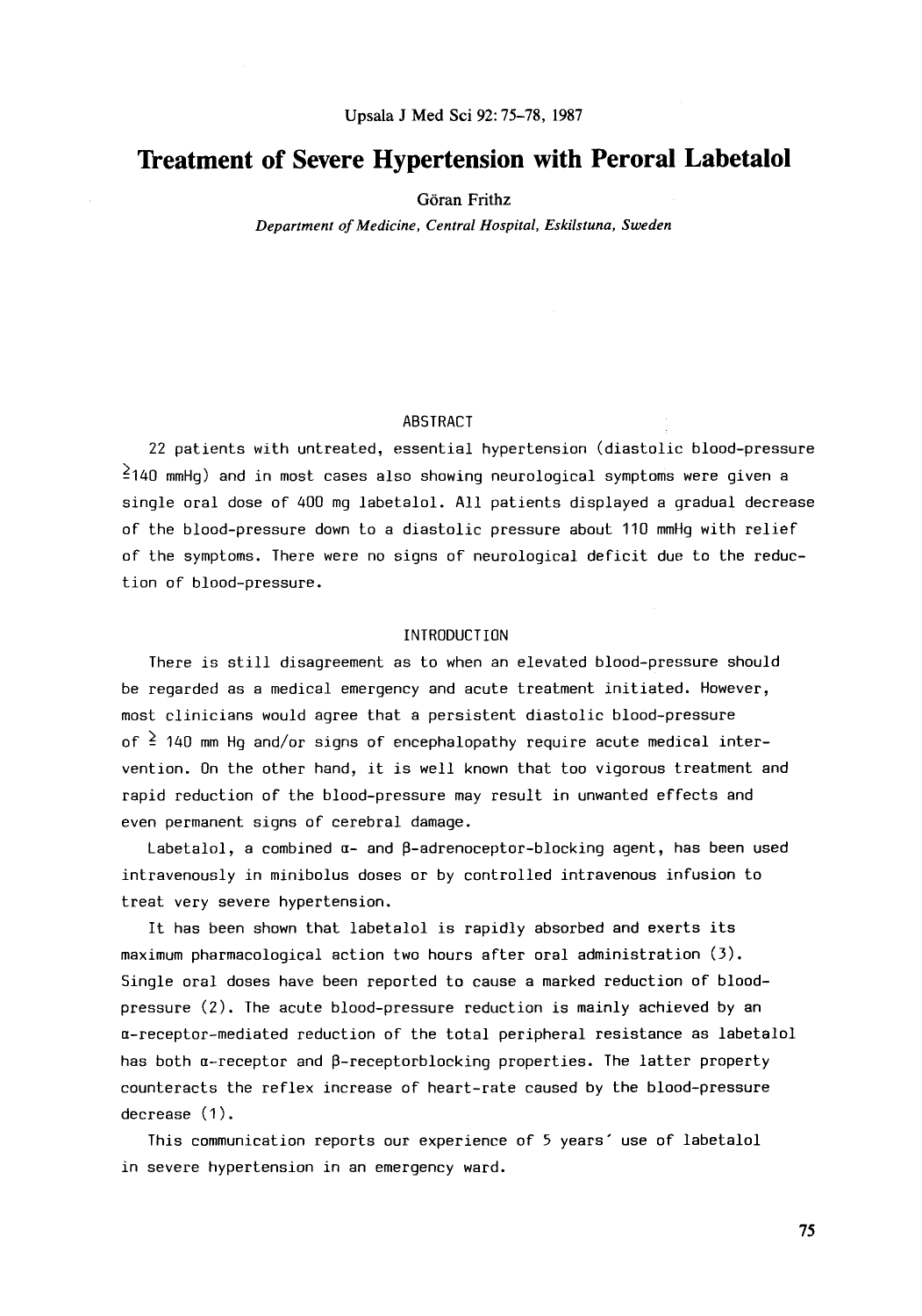#### PATIENTS AND METHODS

22 patients, 14 men and 8 women (mean age  $53.4$  years), were consecutively treated in the emergency ward and Intensive Care Unit. They were all admitted to the hospital with a diastolic blood-pressure of **2** 140 mmHg (range 140-160) and neurological symptoms, such as headache, vertigo and dizziness, were present in most cases.

Six patients had choked optic discs (fundus hypertonicus IV). None had a history of cerebrovascular lesion, myocardial infarction or renal failure and no antihypertensive treatment had been given. A complete physical examination was performed and recorded immediately upon the patient's arrival. The pressure and heart-rate in the supine position were registered every half hour during the first few hours without any treatment.

When the blood-pressure was persistently elevated, treatment was initiated with a single oral dose of *400* mg labetalol. In *6* patients, an intravenous injection of 40-80 mg furosemide was also given owing to signs of left ventricular strain. No other medication was given at the same time.

The patients were continuously observed for 6-8 hours with repeated registrations of blood-pressure and heart-rate. The blood-pressure was measured with a mercury sphygomanometer and the diastolic pressure was registered as Korotkoff phase **V.** 

After the initial period, the patients were transferred to an ordinary medical ward for further treatment and examinations.

In five patients there were signs of an impaired renal function with elevated serum creatinine levels (range  $138-236$   $\mu$ mol/l. Normal upper limit  $\langle 125 \text{ }\mu\text{mol}/1)$ . No one was found to have any endocrine disorder.

Student's t-test for paired differences was used for statistical evaluation.

#### RESULTS AND DISCUSSION

The effect of the treatment upon systolic and diastolic blood-pressure and heart-rate is shown in Table I. There was a highly significant reduction of the blood-pressure after one hour (systolic blood-pressure  $p \le 0.001$ , diastolic blood-pressure p <0.01). **A** further decrease was observed up to four hours after tablet intake (Tab I). Thereafter, the blood-pressure seemed to stabilize at about 110 mmHg diastolic. No significant changes in heart-rate were observed.

Linear regression analysis showed a significant correlation between the initial diastolic blood-pressure level and the pressure after four hours **(r** = 0.52, p <0.02).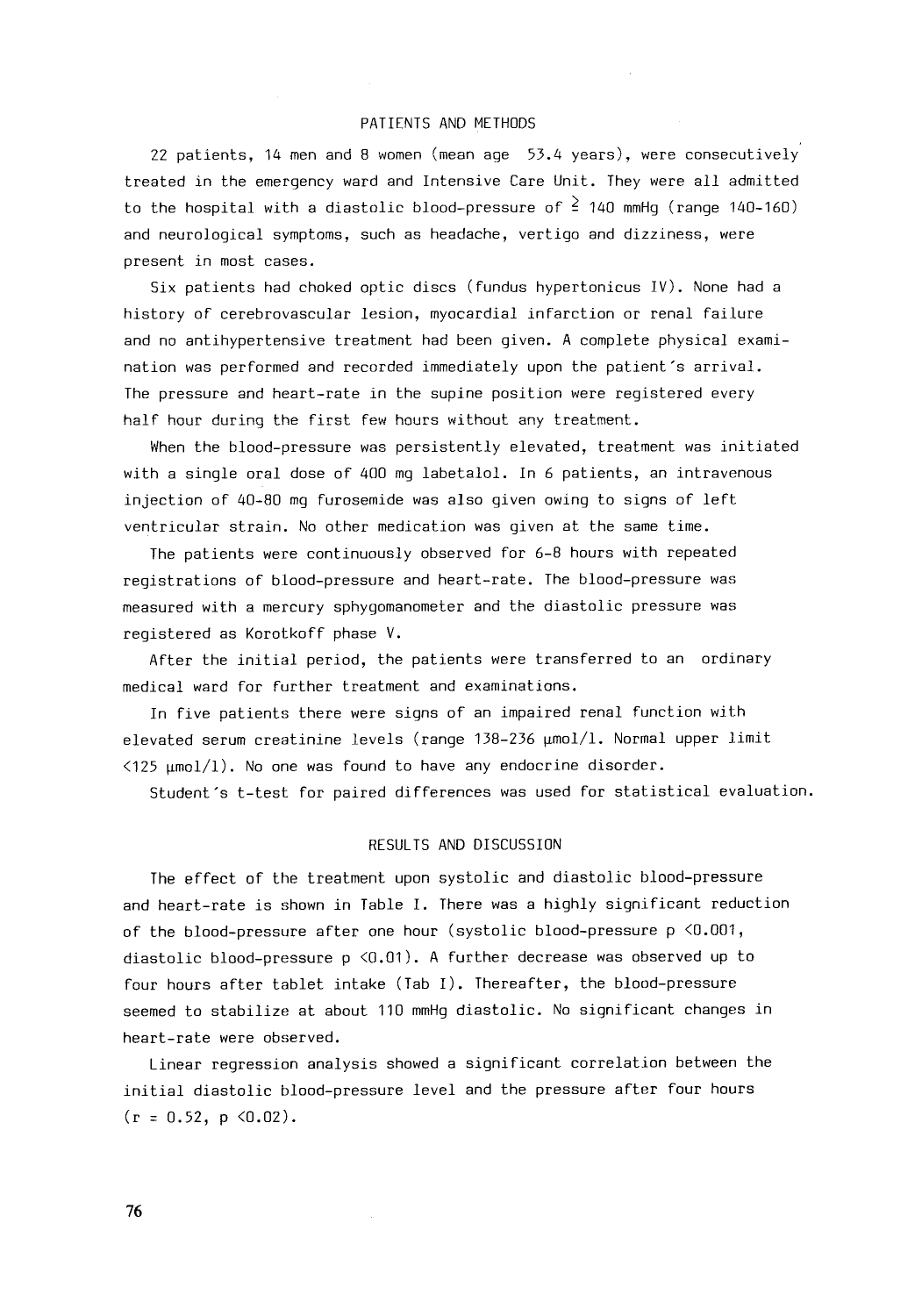In all but one patient the neurological symptoms had vanished after 8 hours. Three patients complained of moderate nausea during the observation period. No severe side effects were registered during the acute treatment or subsequently during hospitalization. In particular, there were no signs of neurological deficit due to an impaired cerebral circulation.

Tab. I. Systolic (SBP) and diastolic (DBP) blood-pressure and heart-rate (HR) before and 1, 4 and *8* hours after oral administration of *400* mg labetalol. The significances are in relation to the initial values.

| Hours         | 0            |                                | 4                              | 8                            |
|---------------|--------------|--------------------------------|--------------------------------|------------------------------|
| SBP mmHa      | $242 \pm 10$ | $210.7 \pm 9$<br>$p \le 0.001$ | $172.1 \pm 8$<br>$p \le 0.001$ | $168 \pm 6$<br>$p \le 0.001$ |
| DBP mmHq      | $145 \pm 7$  | $137.8 \pm 9$<br>$p \le 0.01$  | $114.5 \pm 6$<br>$p \le 0.001$ | $112 \pm 9$<br>$p \le 0.001$ |
| $HR$ beat/min | $72 \pm 6$   | $78 \pm 4$<br>n.s.             | $70 \pm 5$<br>n.s.             | $72 \pm 4$<br>n.s.           |

The findings are in accordance with earlier observations that labetalol **is** rapidly absorbed and its maximum effect upon isoprenaline-induced haemodynamic changes *is* attained after about two hours *(3).* The practically unchanged heart-rate in combination with the decrease of blood-pressure indicates a favourable balance between the  $\alpha$ -receptor and  $\beta$ -receptor-blocking properties of labetalol. Experimental studies have shown a ratio of *1:3*  between the  $\alpha$ - and  $\beta$ -blocking effect after oral administration  $(1)$ , which is apparently also favourable in the acute situation.

The dose of *400* mg labetalol seems to be adequate for treatment of hypertensive emergencies. The material *is* too small to print reliable conclusions about the additive effect of intravenous diuretics and in this study they were not used for the treatment of hypertension per se.

Several authors have warned against rapid reduction of the blood-pressure in severe hypertension and the treatment should certainly only be given upon strict indications and in hospital.

However, **oral** administration of labetalol produces a gradual reduction of the blood pressure. In **this** study, the dose used did not give an excessive fall of blood-pressure, which could lead to a disturbed cerebral circulation, with the clinical hazards this entails.

#### ACKNOWLEDGEMENT

Mrs Kerstin Blomberg **is** thanked for skillful assistance and help.